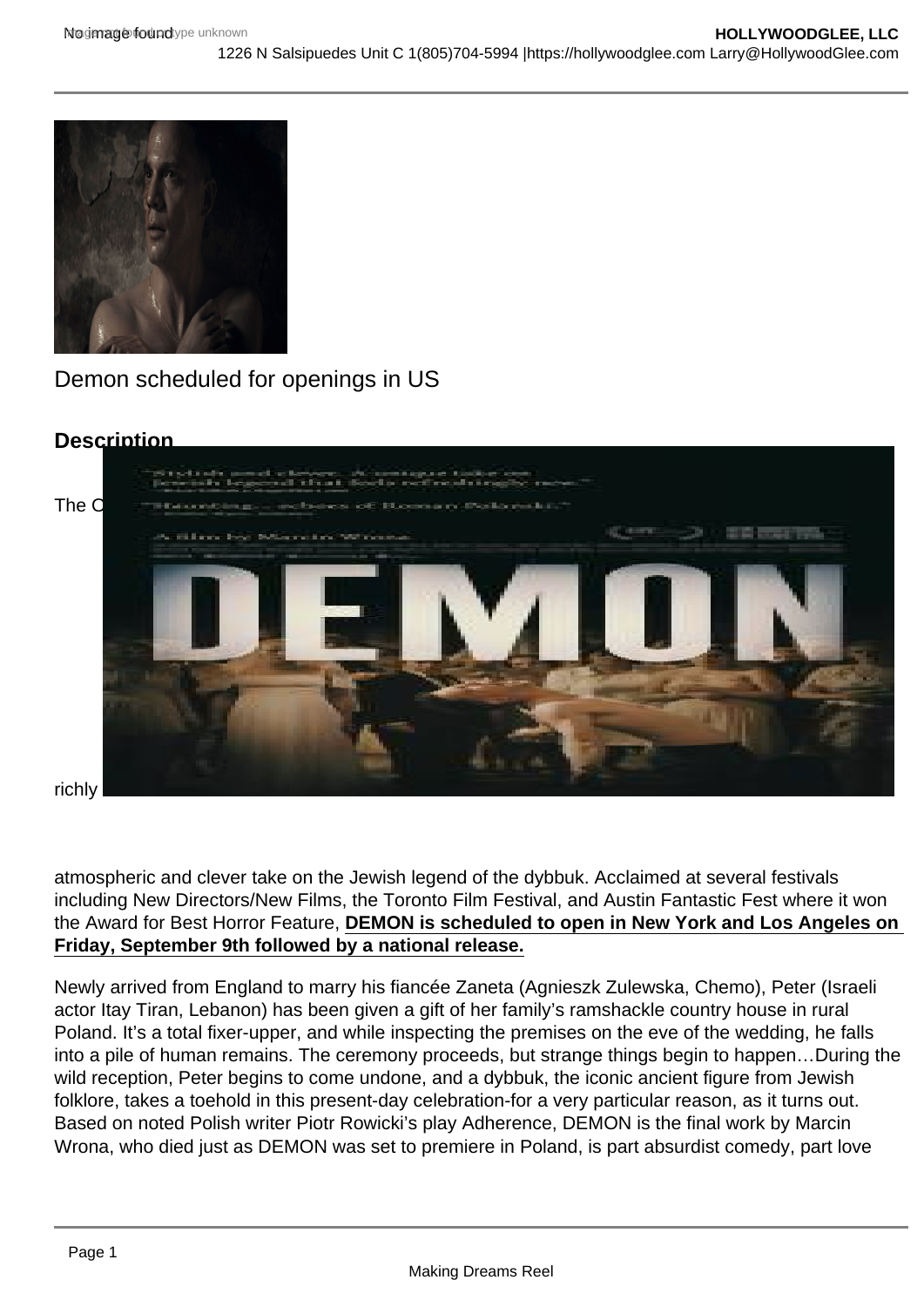story-that scares, amuses, and charms in equal measure.

[Marcin Wrona was born in](https://hollywoodglee.com/2016/08/06/demon-scheduled-for-openings-in-us/82_1_3-sync-01/) Tarnow, Poland in 1973 and studied film at the Jagiellonian University in Krakow. He directed several features for television, as well as the theatrical features My Flesh, My Blood and The Christening, which were selected for the Toronto and San Sebastian Film Festivals.

#### [Critics Reactions](https://hollywoodglee.com/2016/08/06/demon-scheduled-for-openings-in-us/demon-2015-indie/)

"Demon" enthralls as an atmospheric ghost story with a cheeky undercurrent of absurdist humor." — Joe Leydon, Variety

"..a unique take on the Jewish legend of the Dybbuk that feels both deeply rooted in cultural nightmares and refreshingly new…"Demon" is stylish and clever from its concept..but it's the execution that really matters. There's a great energy to the piece, from the framing of the visual compositions, to the eerie atmosphere created by the lights hanging from the ceiling of what looks like a barn. There's fantastic costume design as well as a lead performance that engages on every level." — Brian Tallerico, [Rogerebert.com](http://click.icptrack.com/icp/relay.php?r=55230062&msgid=1216051&act=1K35&c=290935&destination=http://rogerebert.com)

"A darkly humorous reworking of "The Dybbuk," with a deftly realized switch that turns that familiar tale of love from beyond the grave into a parable of Polish anti-Semitism in the post-war era…. a black comedy in the vein of "The Exterminating Angel." — George Robinson, The Jewish Week

#### A CONVERSATION WITH DEMON PRODUCER OLGA SZYMANSKA

How does DEMON fit into Marcin's body of work? Are there similar themes or motifs that run through his three features?

Marcin's idea was to make a trilogy, and DEMON is the final installment of this trilogy, with MY FLESH, MY BLOOD (2009) and THE CHRISTENING (2010) being the first and second. All of his movies contain similar themes and motifs, including growing up, the nature of evil and the fate or destiny each protagonist must cope with in each story. None of Marcin's films contained a happy ending. MY FLESH, MY BLOOD's protagonist is a boxer who discovers he will die soon following a savage blow to his head. He wants to leave something in the world, which is a child. THE CHRISTENING is the story of a gangster who's been sentenced to death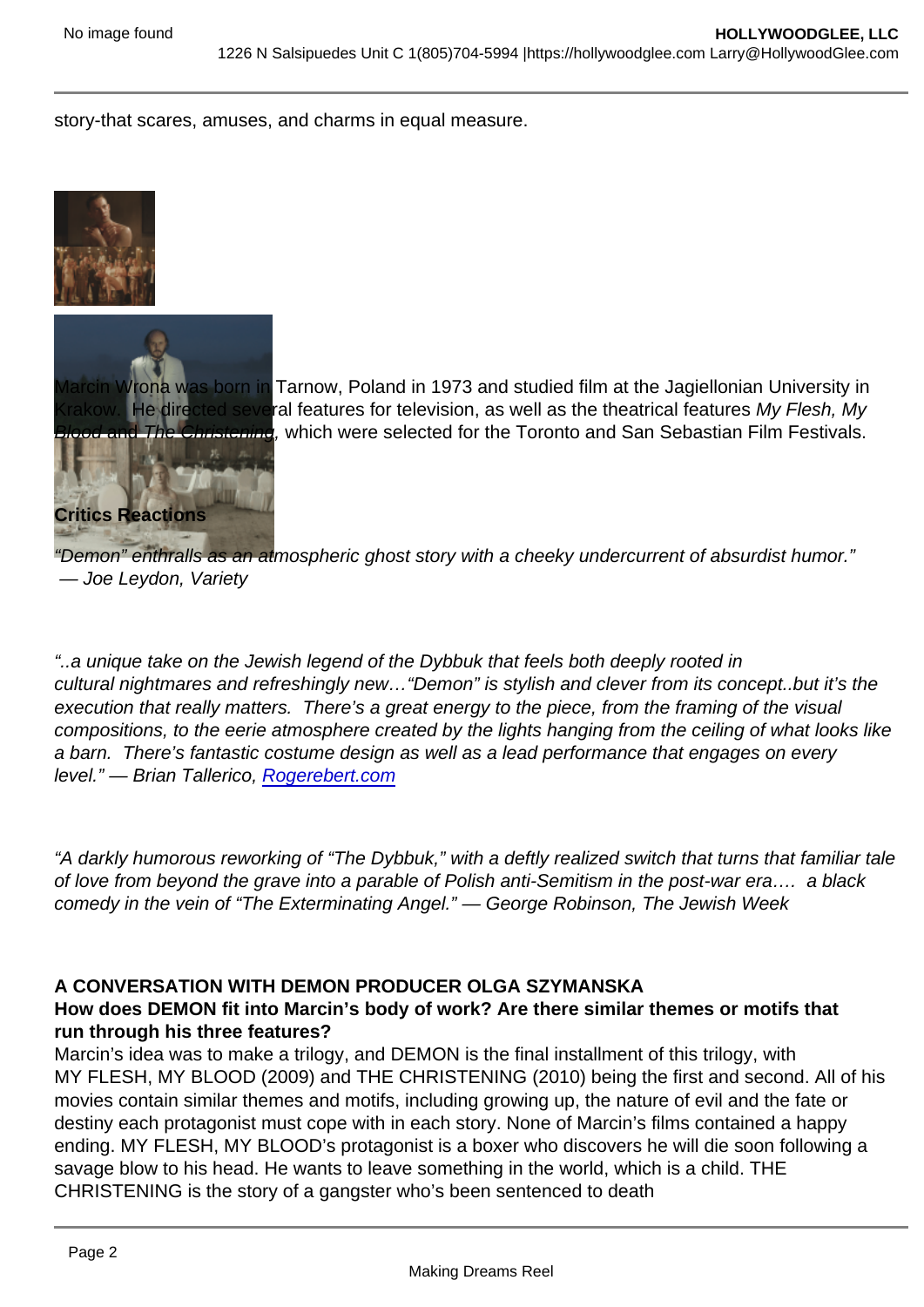by the Mafia. He's coping with his feelings for his family during his seven remaining days alive, during which time he asks his best friend to take care of his family when he's gone. The theme of family and destiny — the idea that you can't cheat death — rings strongest in these two works. DEMON's protagonist, Piotr, is fated to reveal the truth about the film's mysterious setting after becoming possessed by a ghostly figure, and it also features a fatal ending. All three works feature rituals of some sort, from christenings to weddings.

#### **What are the roots of DEMON and what drew Marcin towards this specific story?**

It's based on a play called The Clinging, but the only thing that remains from that story is the names of the characters and the phenomenon of the dybbuk (from Jewish folklore). It's a very theatrical piece so it took some time to transform the story elements to movie language in the screenplay. Marcin and the co-writer Pawel Maslona rewrote almost everything and made the story their own.

#### **What was Marcin's specific interest in the traditional ghost story of the dybbuk?**

 It's a story that has almost been forgotten in Poland. The Dybbuk was a play written by Shimon Ansky in 1914 and then made into a film by Michal Waszynski in 1937 right before he tried to launch a career in Hollywood. It was the first Yiddish-Hasidic movie made in Poland and it's considered the Hasidic Romeo & Juliet. The protagonist in the play — who is possessed by the dybbuk (a malicious colonizing spirit) — wants to reveal an uncomfortable truth about the past, and Marcin found that concept exciting. We had seen the play together and both of us thought it would make a good movie. At that point, we had decided to launch a production company together. Our first thought was that it would be easy to translate into film because it was set in a single location. But we wound up doing a lot of research into the history of the story, not to mention Jewish-Polish history in general. If you read the studies on the dybbuk, those who became possessed by the spirit find themselves unable to speak. It originated in a very orthodox society of Jews, so it was the idea of this voice that could never have been heard which was longing to be heard. We thought it would be interesting to take the character of Piotr in our story and tell something specific through the demon that possessed him. **This is a unique co-production with Israel — how did this affect the story in any way?**  Marcin's previous movie, THE CHRISTENING, was screened at the Haifa Film Festival, where we met our future co-producer Marek Rosenbaum. We had seen (lead actor) Itay Tiran in a few movies and thought he could play characters from anywhere, because he has a universal look about him — like he could hail from Israel or Poland or elsewhere. He's a great actor with a big theatrical background, but he's been in movies like LEBANON, AFTERTHOUGHT and THE DEBT as well.

### **He's required to give a very physical performance in this movie. Can you describe how Marcin worked with Itay Tiran to obtain such a raw, affective performance?**

Marcin didn't want to use any special effects in the movie — he wanted to rely solely on actors. All the rehearsals for the wedding dance scene, where the dybbuk takes possession of Piotr, took a long time, even before the actual shooting took place. Two choreographers rehearsed it with the actors, then another choreographer came in, who worked for the Jewish Theater in Warsaw as well as a pantomime group. The third choreographer worked with Itay directly, instructing him how to breathe and how to use the muscles and tension in his body to make the possession look more effective. Physical demands aside, Itay was already very well prepared for DEMON. For our first meeting in Warsaw a few years ago, he arrived with photographs from a version of The Dybbuk play, which had been produced in Tel Aviv in the '50s. So he was already fascinated with the dance at the heart of that performance.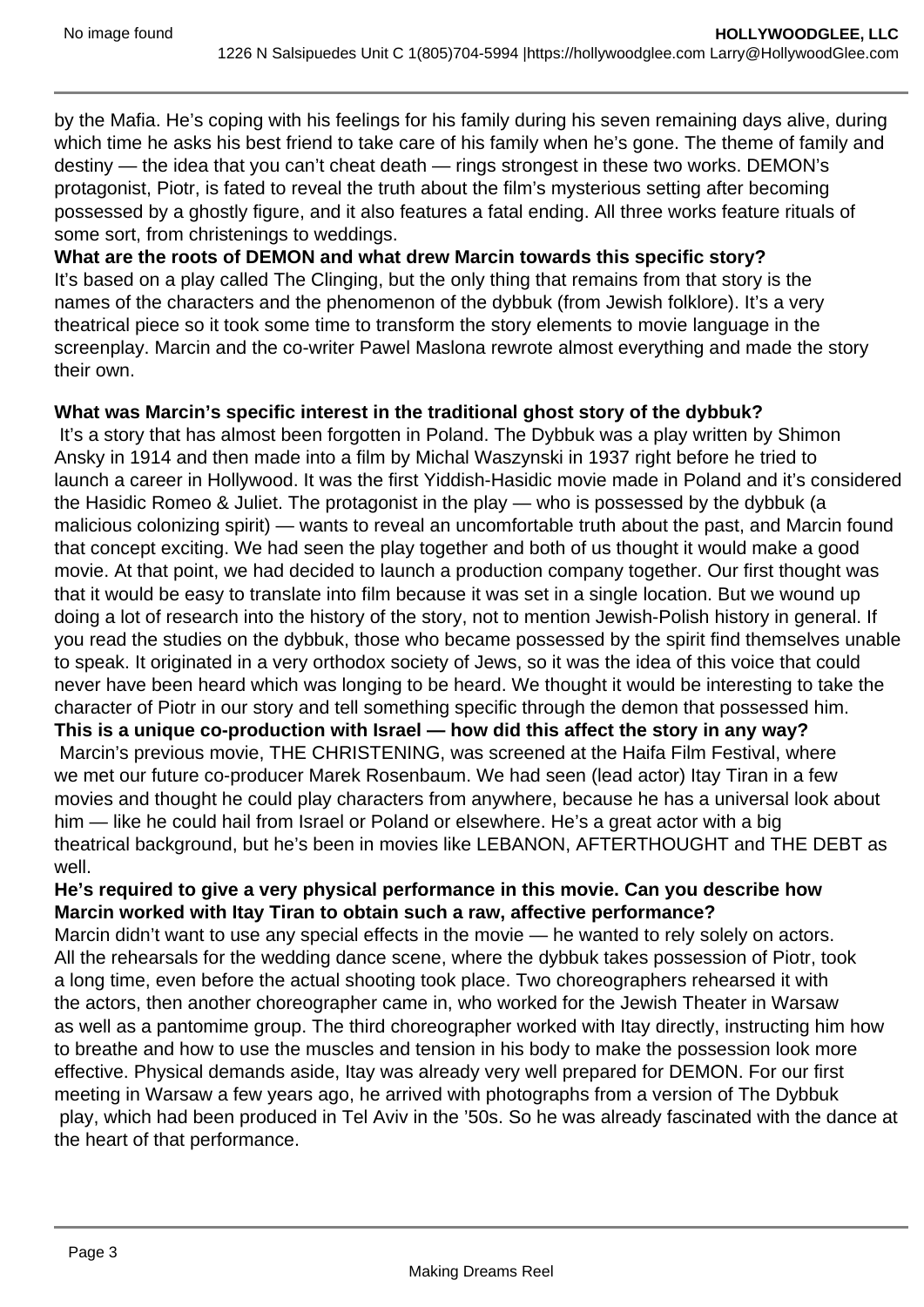#### **The movie is constructed around a Polish wedding. Can you explain why weddings are so prominent in his work?**

In his first feature, MY FLESH, MY BLOOD, there is a wedding in the final scene, so he was no stranger to having weddings in his movies. He was very interested in rituals in general — which are important to Polish people in general because we are a predominantly Catholic country and so much of daily life revolves around ritual here. Marcin was not Catholic, but the idea with the wedding in DEMON is to show a glimpse of Polish society, showing different people in different roles, and how those roles change over the course over the wedding.

## **DEMON features a unique island-like setting. Where exactly did you film?**

 Marcin knew exactly how he wanted the house and the location to look. Our production designer, Anna Wunderlich, would go out on scouting missions and return with pictures, but nothing was right. We were so disappointed with what we saw that we decided to build our own sets. Two or three weeks before a final decision was supposed to be made on locations, she came back from the Malopolska region near Krakow with this terrific location near a town called Bochnia featuring an abandoned house from the early 20th century. It sat on a river with an old shed next to it, and no neighboring structures in its vicinity. The only structure the art department fabricated was the shed used in the wedding sequence — the existing house was how they found it, and how it appeared in the movie. All the mist and fog you see in the movie is also natural because our set was so close to the river.

### **Digging is a recurring motif in the story. The story plays out near a construction site, and human remains are discovered early in the story. What is the significance of so much digging in DEMON?**

 It's a reflection of the past — the notion of unearthing the past or digging in the dirt and finding something unknown or scary, but the digging is more metaphoric than anything else.

### **What do you think were some of Marcin's most potent gifts as a filmmaker?**

 He was very good with actors. He discovered some of the biggest Polish actors of his generation and many of them appear in DEMON, including Tomasz Schuchardt The actor who plays the brother in law won Best Actor at the Polish Film Festival for his work in Marcin's previous film, THE CHRISTENING. And Agnieska Zulewska, our lead actress, appears in her first major starring role in this film. He rehearsed with actors a lot before going on set and he always gave them freedom he trusted them immensely, so there was always a strong element of collaboration on his sets. On the visual side, he had a long relationship with his cinematographer, Pawel Flis, who shot all three of his features. Each of them is different from one another visually.

**Why do you think Marcin and Pawel worked together so well as Director and Cinematographer?**  They were very good friends in school, for one thing. They made Marcin's first short together, "Magnet Man," which screened at the Tribeca Film Festival in 2002. They shared a cinematic language and worked together very well together, which precluded them from having to talk much about what they wanted to do. They just did it and it worked.

### **What would you say is the overall visual style of DEMON?**

Marcin and Pawel wanted it to look like old photographs from the early 20th century, and the costumes in the movie also look like they came from eras past. Although the movie is set in the 21st century, you get the sense from watching DEMON that it could be set during any time. They wanted it to look universal, as though it existed both in and out of time.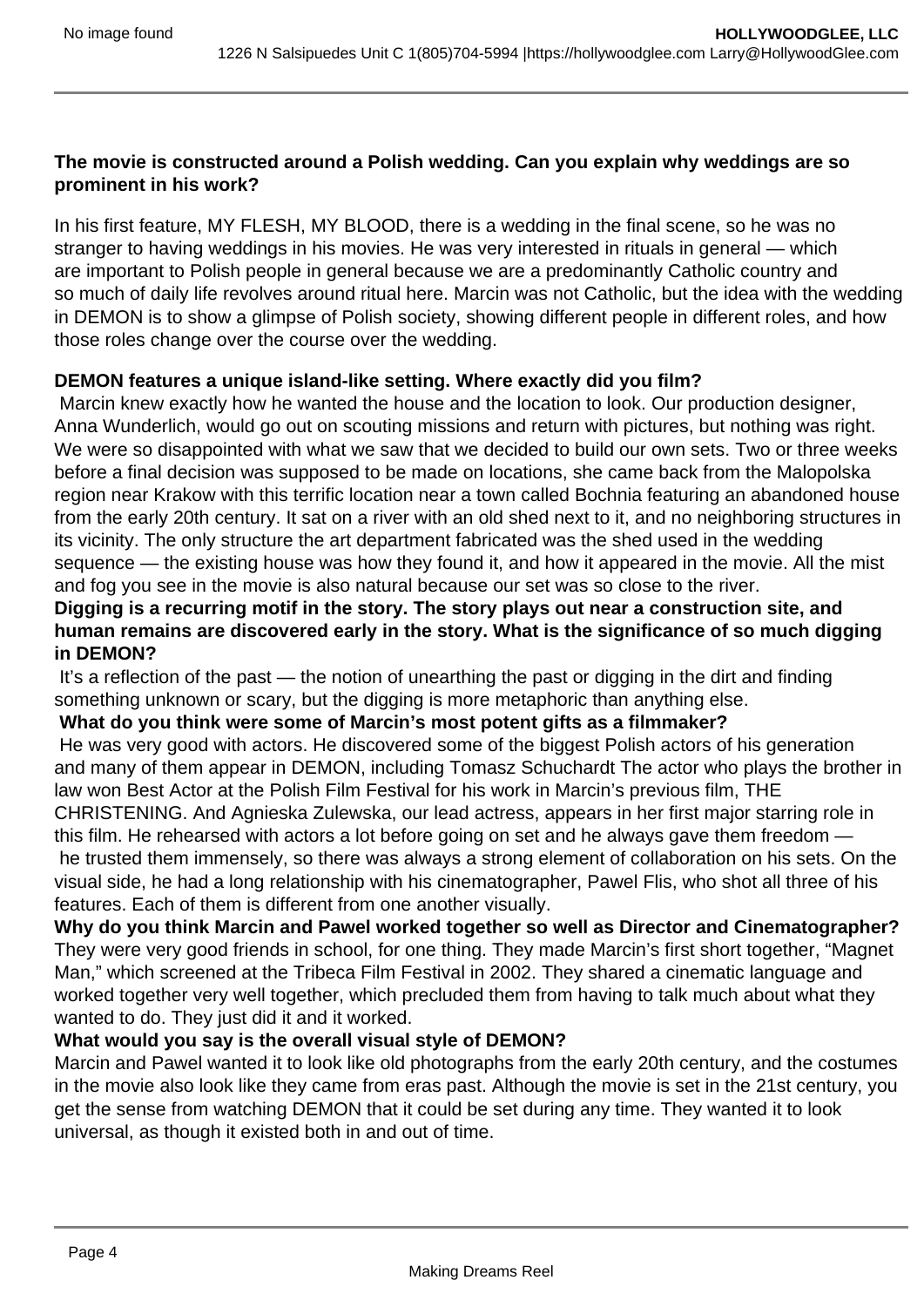### **What were some of your own duties on this production — and what were some of the biggest challenges for you as a producer on DEMON?**

I was involved with the project from the beginning — Marcin and I had seen The Dybbuk play together and we wanted to turn it into a movie. I read each version of the script he wrote, and helped organize the budget. I also helped with pre-production. During the shoot itself, the production manager took over and I came back to the game when shooting wrapped. Marcin and I were a couple, so I didn't want to interfere during the 22-day shoot, which was a challenge in itself because we were mainly shooting at night during early October, amid heavy rains and low temperatures.

### **Why do you think ghost stories are so powerful cinematically? And what did this particular ghost story have for you that made it stand out from a crowded pack?**

I think people like to be scared, but DEMON cuts much deeper than a conventional scary movie the ghost story in this case is used as a way to soften heavy subject matter for the viewer. It's a movie about erasing the past, forgetting about who we are and where we come from, who we lived with, and how we are all essentially strangers to one another. Piotr is an outsider or "other" and in this case the movie tracks how much we are separated by our differences, or remain intolerant in the face of otherness. Marcin wanted to play with different genres in this movie, incorporating elements of horror, comedy, thriller, melodrama, while at the same time expressing something thematically important about the past in general.

**An interesting part of this story is the collision of science, religion, family and industry (in the form of the patriarch) — it contributes to the tension of the story in an interesting way…** Marcin and the screenwriter wanted to bring out this element in the story — it's something they brought to the existing Dybbuk legend. They wanted to show a wide section of society, including d ifferent people from all walks of life. None of the characters stay the same over the course of DEMON — the doctor comes to believe in ghosts, the priest becomes more atheistic, etc. They change roles, their viewpoints shift.

### **What for you was the most compelling aspect of making DEMON?**

The idea of making this movie so different from Marcin's other works was very exciting to me to blend so many genres in one movie made the form intriguing and challenging. We also haven't seen The Dybbuk story on screen in many years in Poland, so that was another compelling factor. The story itself is an important reminder that the Jewish and Polish cultures co-existed for hundreds of years together — but in this era we remember very little about the two cultures co-mingling. Polish Romanticism was one of the most important periods in our national literature, and a lot of writers during that period were interested in Jewish mysticism. The fusion of Romanticism and mysticism appealed to me in particular.

### **What do you think DEMON is trying to say, thematically?**

It's very much a story about the past, but it's also about how we are living today — how it's difficult for an outsider to come in and infiltrate a very small section of society, Polish or otherwise. People are not very open in Poland in terms of not wanting immigrants or "the other" living in their neighborhoods, so the story very much reflects contemporary values and mores.

# **ABOUT THE PRODUCTION**

### **Visual Style**

### Pawel Flis / Director of Photography

?The visual idea for this film was that we shoot it like old photographs, we wanted the shots to look like stills and tell the story using wide lenses and make the shots look wide. We didn't want the camera to move a lot.

I like to keep a very small distance between the actor and the camera, but at the same time the camera is an observer, it doesn't interfere. We used one Alexa camera only, it's my first film on this digital camera and I was so amazed at how it works with the picture,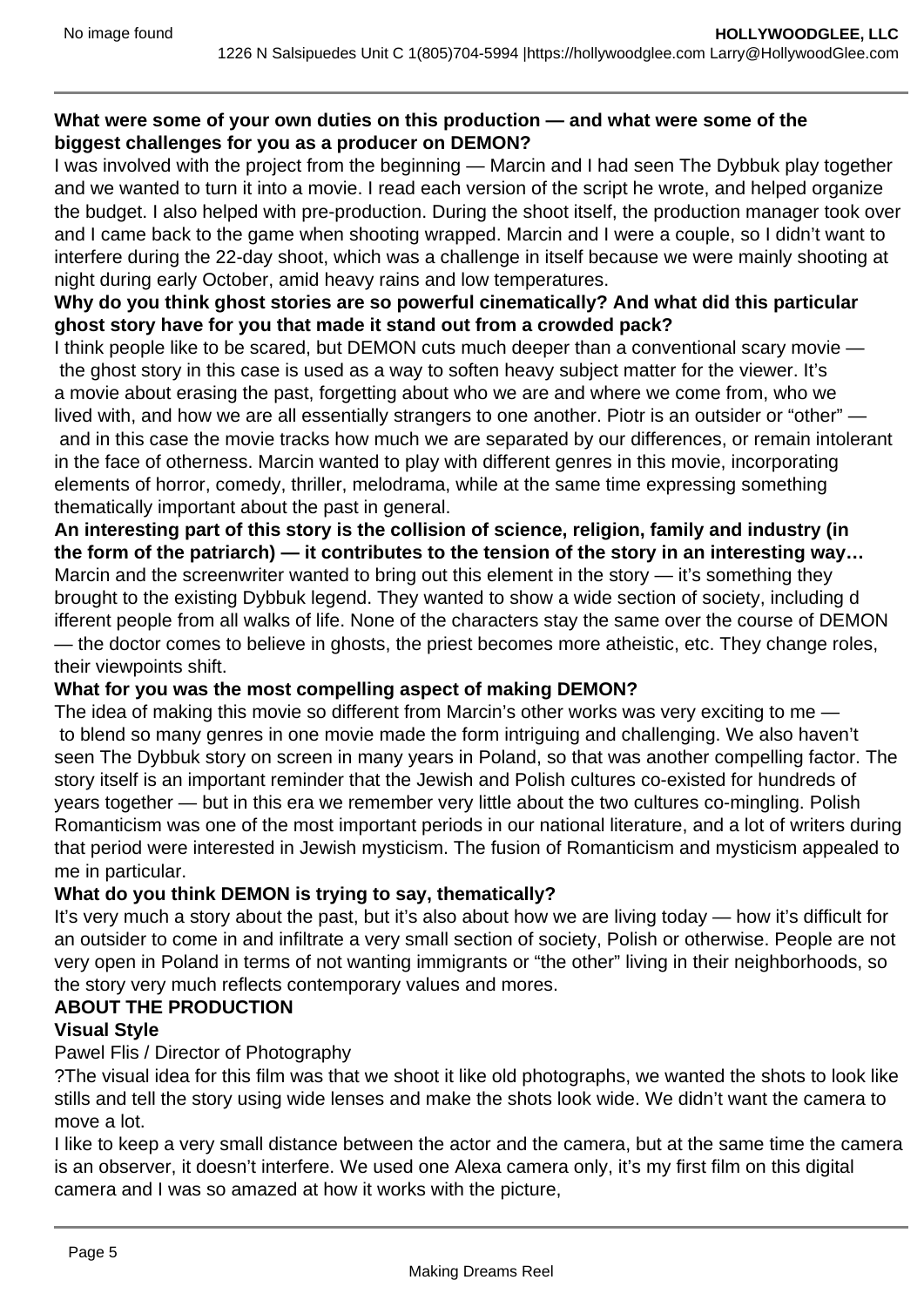I loved it! You can take out so much from it in post –production too and as Marcin said, the scenes look like they were shot for a Western.?

### **The Location**

Zuza Hencz / Post Production Mgr.

?I wanted the time and place of the film to be universal. Twentieth century, somewhere in Poland, without being precise? said Marcin Wrona. ?The film was meant to draw us back to classic cinema. I wanted to make it look traditional in composition and not to have any special effects or super modern technologies used. A lot of photographic style, as if someone with great taste had been taking photos (static takes) from the wedding.

Finding the perfect location, where 90% of the shooting was supposed to take place was extremely hard. Together with Anna Wunderlich – our production designer- we drove through three different regions of Poland for three months, based on our own knowledge and also photo albums with old monuments. Unfortunately most of the buildings we found were either in a sorry state or renovated in a very kitschy way. What was equally hard was finding the space of the house that was needed for us to fit a whole wedding.

After about two and a half months we stopped looking for a house and we found a great place where we could build it instead. And then totally out of the blue we found the perfect place – a house from 1890 with a huge barn from back then. Renovating the entire thing cost us a lot of money and work but gave the film a unique character and made the entire team feel special working for months in the mud and rain.

## **The Look of the Film**

In March of 2015 the filmmakers consulted with Justine Wright, renowned editor and recipient of the European Film Award for Best Editor on the film "Locke.? DEMON was one of a very few projects invited to take part in editing workshops, organized by the European Film Academy and the Polish Film Academy. The event consisted of a lecture by Ms. Wright and then individual consultations with authors of selected projects, which gave Marcin Wrona and Piotr Kmiecik, the editor, a rare opportunity to enhance the film. Justine's remarks were included in the final cut.

?The editing of "Demon" began two weeks after we finished shooting and with small breaks it took five months,? Marcin Wrona said. ?The whole process of working on the picture and the sound began right after we had the first version of the film edited. In sound it gave the creators wider possibilities of thinking through the concept of how they wanted to use it in the film.

We edited within the frame and shot with wide lenses to make the scenes look wide in picture. The camera was not supposed to move a lot. As we shot the film and saw how beautiful the production set was and the great costumes the actors had and the choreography they used we knew that it was impossible to keep the camera still. So we changed our original idea so that the film would become better.

I like when the camera is very close to the actor but at the same time it must be just an observer from aside. We shot the film on one camera only – on Alexa, it's my first film on digital and I am fascinated by this equipment. The picture that it gives, the possibilities that it gives in post-production, the lenses make everything look soft, as if in a Western movie.?

#### **The Cast**

"As an actor I always look for projects that are authentic, truthful and of course interesting? says Itay Tiran, (who portrays the lead character ?Python?). ?I feel that DEMON is all the above. It's an incredible opportunity for an actor to be able to play two characters in one and to be working on such a well written screenplay. Of course it's also a story that I particularly cherish because, as with many people coming from